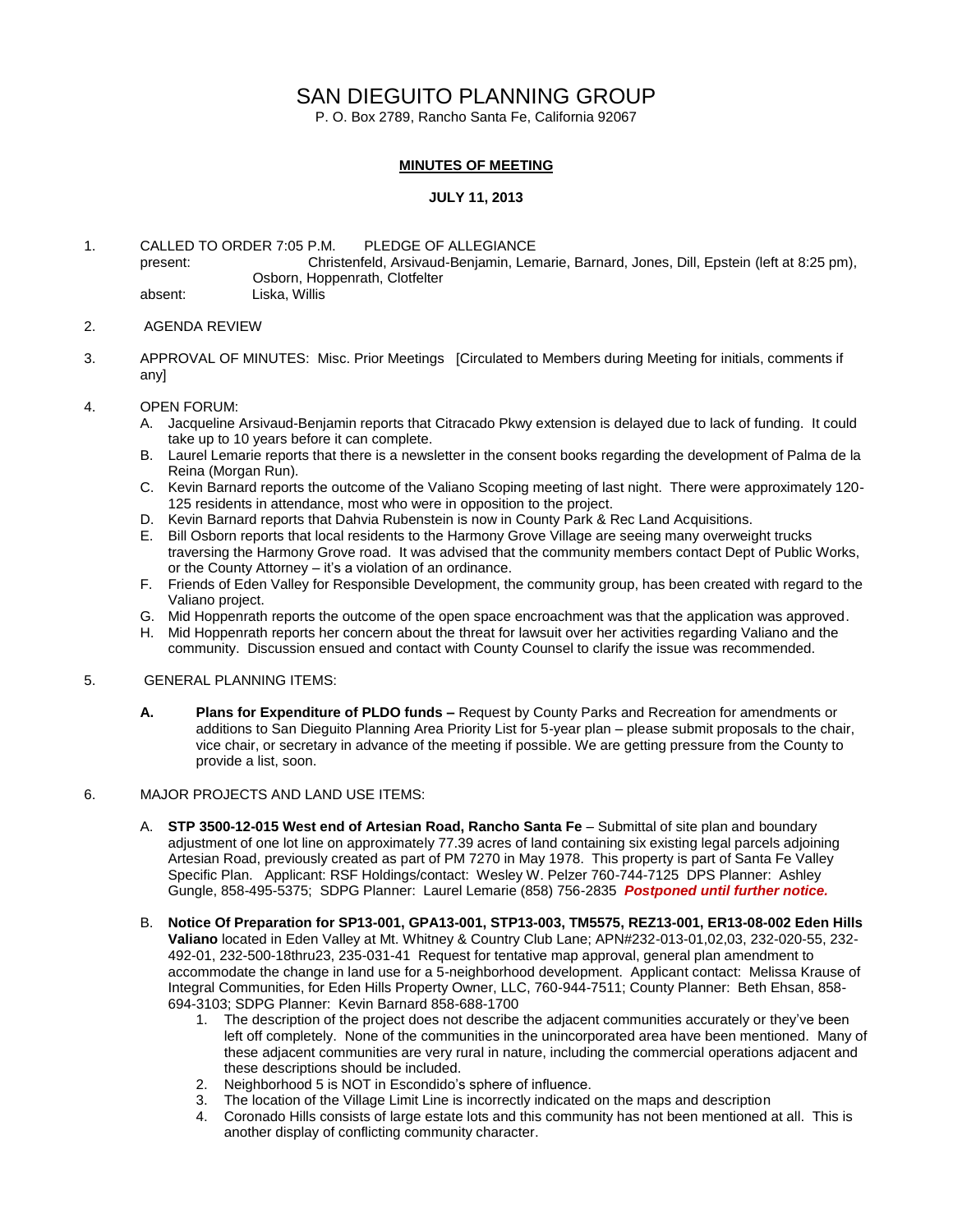- 5. The visual impact of this proposed suburban community dropped into the middle of rural properties is significant. What is proposed to buffer these homes from the lesser dense properties? This project has significant visual impacts from every direction of the Valley and mitigation for this impact needs to be adequately addressed.
- 6. Suburban lighting in the rural dark skies is inappropriate and should be comparable to the surrounding community. The Community Plan has a Dark Skies Policy enforced.
- 7. The protection for the public with a privately run sewage treatment plant should be addressed specifically in the case of failure.
- 8. Building of the sewage treatment plant brings three systems within a near radius of each other. What is the cumulative impacts for the addition of this plant to the neighboring plants?
- 9. The proposed use of treated water from the treatment plant is to use for irrigation, particularly of the avocado trees. Will there be proper monitoring of the quality of this water to preserve the avocado groves? (these fruit trees are very sensitive to sodium and treated water typically is heavy with sodium)
- 10. The calculation for allowed density does not correspond to the current zoning. This should be addressed for accuracy, based on this current zoning.
- 11. Construction air quality impacts to the neighboring properties has not been addressed. The air quality to the valley is already significantly impacted at various times of year due to weather and adding the generated air quality pollutants during the construction phase will significantly contribute to the deterioration of the air quality.
- 12. There is a child care facility is nearby and the impacts to the air quality to this facility should be addressed.
- 13. The indicated open space as created, is not well planned for preservation. It needs to be appropriately addressed.
- 14. The rural versus suburban representative balance is in jeopardy with clustering of this project. How will this be mitigated to maintain this important representative balance?
- 15. The fire buffer between the sensitive impact areas and the development of the houses has not been addressed. How will they protect these homes from fire?
- 16. The proximity of the water treatment plant is dangerously close to the Escondido Creek. What safety measures will be implemented to protect the creek in case of accident or breakdown of the plant?
- 17. Usage of treated water from the treatment plant can significantly impact local wells and the aquifer in Escondido. The cumulative impacts should be addressed and investigated.
- 18. The properties in the existing community are large agricultural and equestrian properties. The impacts during construction will significantly impact the animals and these operations. How will the applicant assist the neighbors to protect their animals and the safety of those using these animals?
- 19. Cumulative impacts to traffic that include the development of this project will be significant. Downgrading of Country Club Drive, Harmony Grove Road, Elfin Forest Road in the Circulation Element, and the double-tracking of the Sprinter and the long term delay of the extension of Citracado Parkway will impact the traffic patterns and all these circumstances need to be included in the traffic studies with mitigation and infrastructure steps be developed.
- 20. Fire and emergency routes need to be carefully studied and created, especially for Area 5, which is isolated from the emergency routes of the remainder of the project.
- 21. A plan that follows the Community Plan and current zoning should be included as one of the alternatives.
- Remaining points were recorded by Kevin Barnard as draft for response.

**MOTION** by Kevin Barnard recommends the comments as drafted be submitted for the Notice of Preparation. Seconded: Seconded: Hoppenrath

 $Aves = 8$  nos = 0 abstain = 0

C. **CONSIDERATION TO BE RE-HEARD - REQUEST FOR WAIVER OF 'D' DESIGNATOR** located at 15823 Via de Santa Fe, Rancho Santa Fe, APN 269-071-42-00. Applicant: Rabie Mikha for Mees Family Trust, 619-729- 5953; PDS Planner: Mike Johnson 858-694-3429; SDPG Planner: Chaco Clotfelter 858-342-3050.

**MOTION** by Chaco Clotfelter to recommend this project be re-heard due to new information has been submitted. This project will be heard on July 25<sup>th</sup>. Seconded: Christenfeld

$$
Ayes = 9 \qquad \qquad nos = 0 \qquad \qquad abstain = 0
$$

- *D.* **PDS 2013 AD-13-023 5380 La Glorieta, Rancho Santa Fe, apn 268-11057-00** Request to enlargement of a previously conforming guesthouse from 906 sf to 999 sf. Applicant: Larry Pappers for Green-Grace Holdings, LLC 619-223-3710; PDS Planner-Don Kraft 858-694-3856, SDPG Planner-Laurel Lemarie 858-756-2835 *Project has been withdrawn by applicant. Off calendar.*
- E. **PDS 2013 STP-13-007 7530 Top O' The Morning Way, The Crosby, Rancho Santa Fe, apn 267-210-10-00** Request to establish setbacks for lot #304, V Designator Site Plan. Applicant: Scott Grunst for Barbara & Kevin